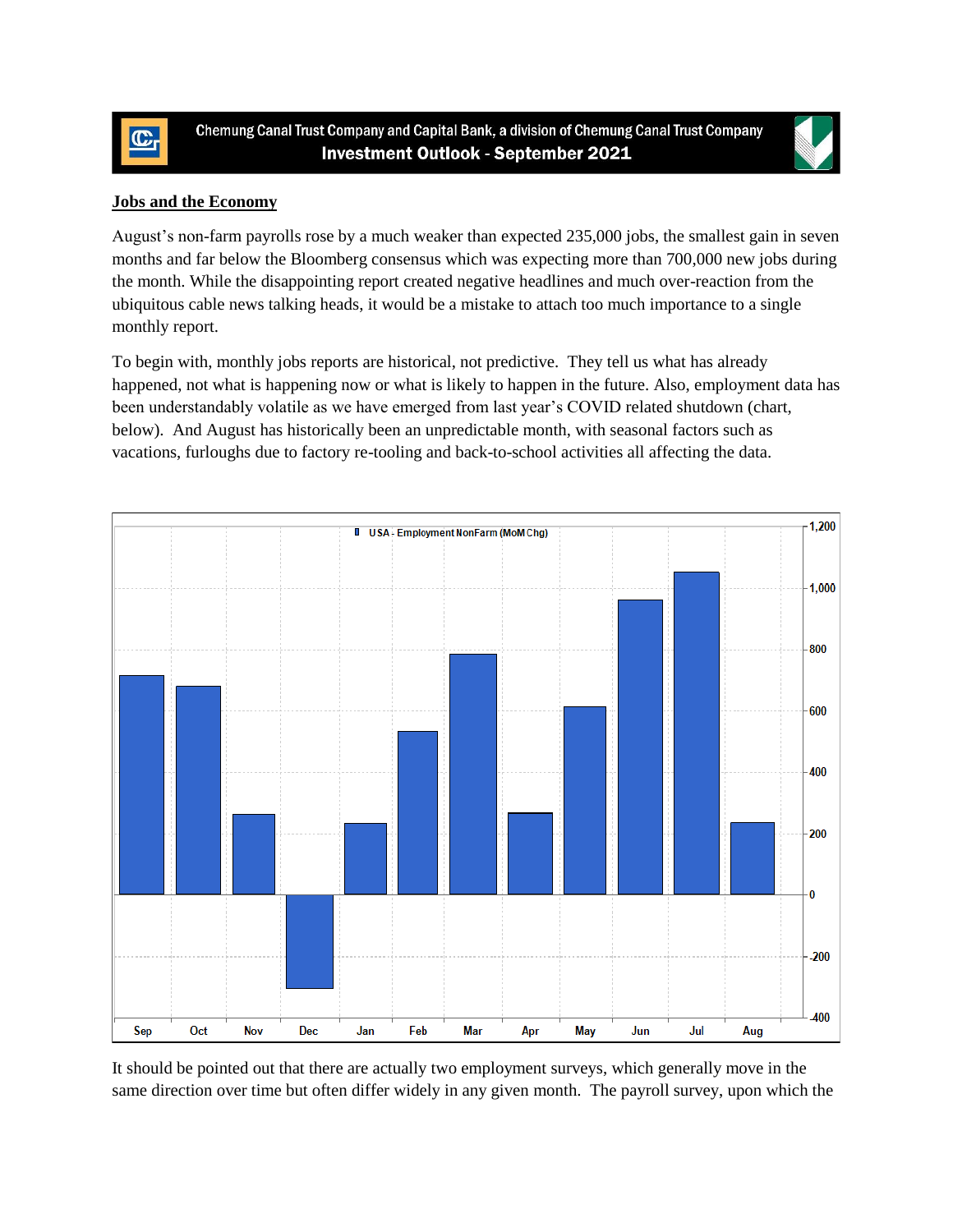headline data is based, estimates the nation's employment by surveying about 400,000 business establishments. The Bureau of Labor Statistics (BLS) then revises the data to estimate total U.S. payroll employment. The household survey, however, which is not as widely reported, estimates the level of employment by surveying 60,000 households. The two surveys differ in concept as well as scope. While the payroll survey counts the number of jobs, the household survey counts the number of workers. While the payroll survey covers only wage and salary workers on non-farm payrolls, the household survey covers those workers, as well as agricultural workers, the self-employed, and workers in private households. Some economists argue that the payroll survey tends to undercount workers in the early stages of an economic rebound, as it focuses on a fixed set of businesses and misses jobs being created by new, start-up businesses.

The August household survey, in contrast to the disappointing payroll survey, indicated that the economy added a solid 509,000 jobs during the month, following a powerful gain over more than a million new jobs in July. It also showed that while COVID sensitive sectors such as leisure & hospitality and retailing weakened, the manufacturing sector continued its strong recovery. Other indicators more predictive of future trends such as initial jobless claims continued to show improvement, and job openings are at record highs. The unemployment rate is derived from the household survey, and it fell to a cycle low of 5.2% in August.

We expect that payroll gains will re-accelerate as we move into the fall, with school re-openings easing childcare constraints. We would also expect the sectors most affected by COVID to rebound as the Delta wave peaks, as it appears to be doing, and the ranks of the unvaccinated grow thinner.

Elsewhere, momentum in the manufacturing sector continued in August, as the ISM Manufacturing Index rose to 59.9 from 59.5 in July. A reading above 50 is indicative of a manufacturing economy that is expanding. The forward-looking New Orders Index, which has been highly correlated to capital spending and corporate earnings growth rates, rose to 66.7 in August from 64.9 in July. According to research provided by MKM Partners, whose guidance has proved to be consistently reliable, current ISM data is consistent with an economy growing at an above trend 6% real growth rate, and a 8-10% nominal growth rate. Such rapid growth, along with a tightening labor market and ongoing supply chain interruptions, should continue to exert upward pressure on inflation for the foreseeable future, but we do not expect any of these conditions to be problematic long term. Sustainable real GDP growth is limited to the growth of the work force plus productivity gains, and will thus eventually revert back to the 2%-2.5% we experienced in the last cycle, and the economy will work through its supply chain issues over time.

## **Inflation**

The Core Producer Price Index (PPI) has risen from its pre-pandemic peak of 1.6% in January 2020 to a 7-year high of 6.1%. The core Consumer Price Index (CPI) rose from its pre-pandemic peak of 2.4% to 4.5% in June 2021, before easing to 4.3% in July. And the core Personal Consumption Expenditure (PCE) Index, the Fed's preferred measure of inflation, has risen to a 30-year high of 3.5%, up from its pre-pandemic peak of 1.9%. The current core PCE reading is well above the Fed's much-discussed longterm target of 2%, and it is important to note that the so-called "base effects" caused by comparisons to the low levels of April-June of 2020 are no longer relevant – and inflation numbers are still rising.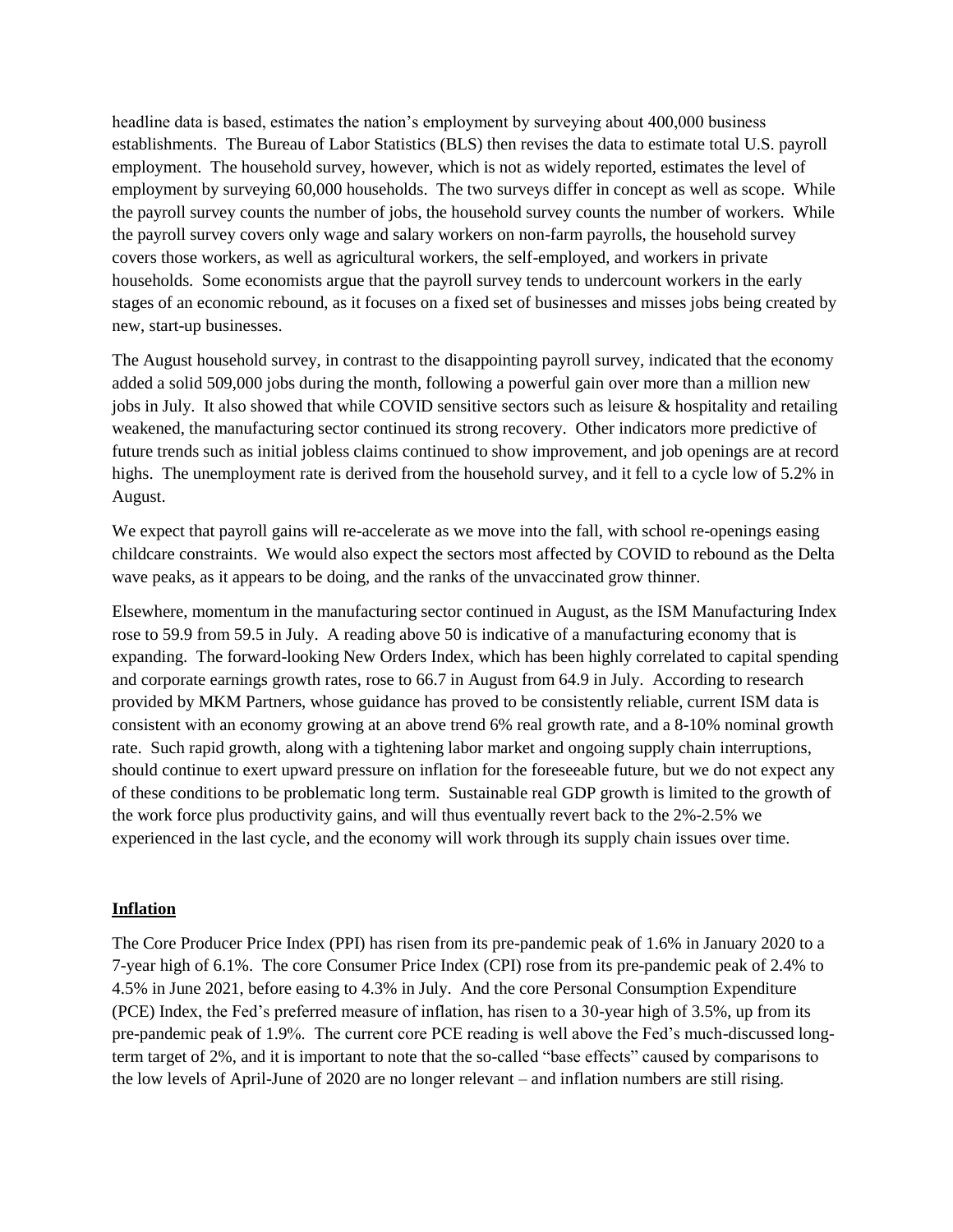Chairman Powell acknowledged in July that "inflation has increased notably, and will likely remain elevated in coming months before moderating." The operative word in Powell's statement would seem to be "months", as in not years. And "elevated" is a fairly relative term. For example, crude oil prices today have risen to around \$70/barrel, more than 4 times the pandemic low of \$17 in April 2020, and significantly above the pre-pandemic level of \$50. But coming out of the Great Recession of 2008-09, oil prices spiked from below \$40/bbl to above \$110/bbl, and remained elevated above \$80/bbl for the first 5 years of the longest economic expansion in our history.

For now, we cannot make a case opposing the Fed's assurance that inflation is not a long term concern, as we believe that temporary supply interruptions are conspiring to drive up prices as we emerge from an unprecedented economic calamity. But we also note that the current inflation readings are higher than in all past early cycle periods over the last 30 years (chart, below), so we will remain watchful.



## **Interest Rates and the Federal Reserve**

At the Federal Reserve's much anticipated annual monetary symposium last month, Chairman Powell noted the ongoing recovery in the labor market and reiterated his optimistic view that core inflation will eventually revert back to the Fed's long term price stability goal. He stated that it might be appropriate for the Fed to begin reducing (tapering) the pace of asset purchases later this year, and the consensus is that such an announcement could come as soon as the November Federal Open Market Committee (FOMC) meeting. Importantly, Powell emphasized that this step was not intended to signal an imminent increase in interest rates, and the financial markets generally applauded his speech. The S&P 500 Index rallied to a new high in the wake of his remarks, and the 10-year Treasury fell from 1.36% to 1.31%.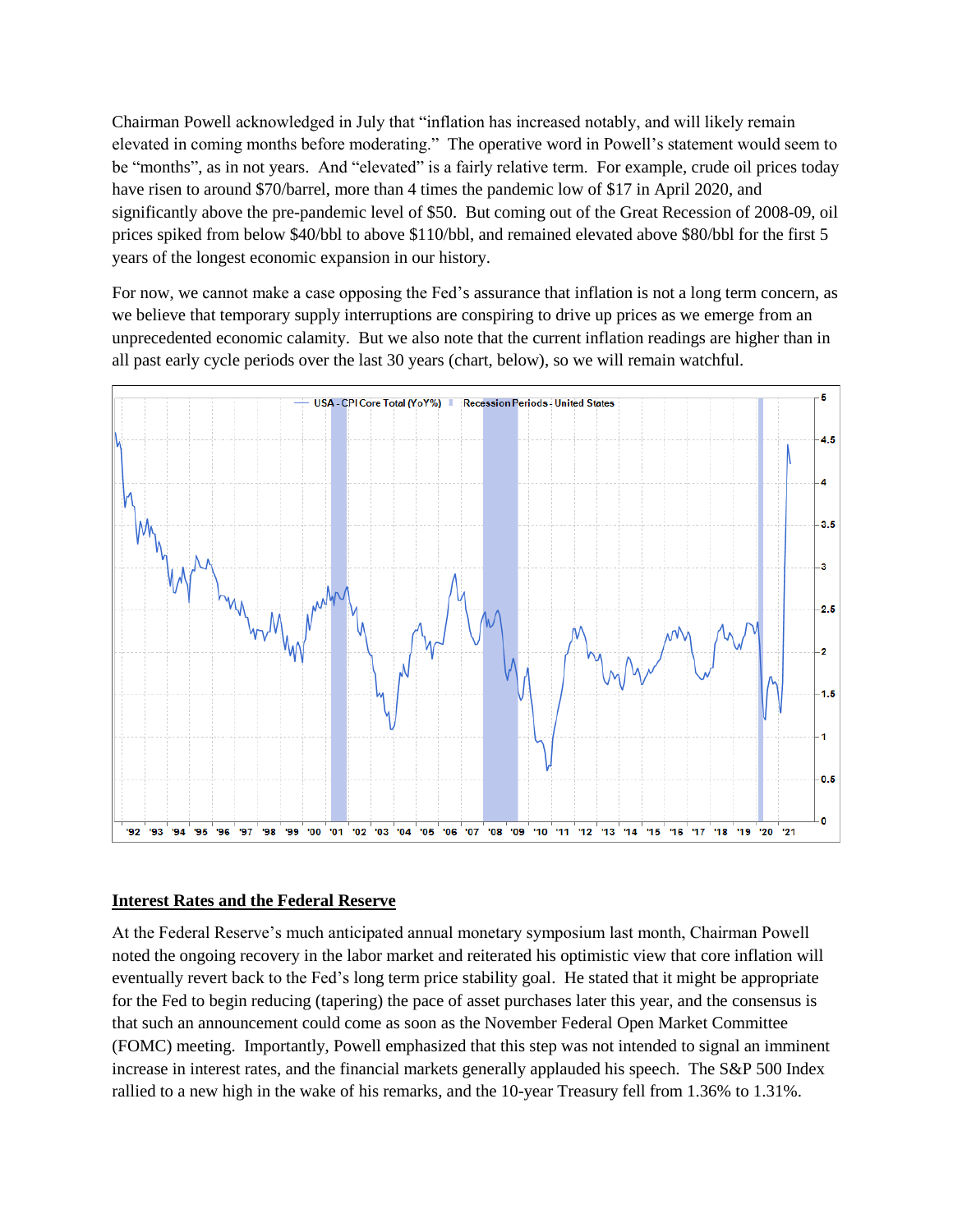Some thought that Powell might actually announce a tapering plan at the symposium, but waiting until November buys the Fed two more months of data on the course of the Delta variant, as well as time to review the September jobs report, which will be released on October 8<sup>th</sup>. The September report will be the first report to reflect the ending of Federal unemployment assistance in all of the states.

A Fed tapering of its asset purchases does not mean that it is removing liquidity from the system; it is merely providing liquidity at a slower pace. The Fed could reduce its purchases by \$10-billion per month, and still expand its balance sheet by almost \$800-billion over the next year. This represents liquid spendable or investable assets at a level unseen outside of world wars.

## **The Stock Market**

The Standard & Poor's 500 Index has more than doubled from its March 2020 low, and now rests 33% above its pre-pandemic high. The stunning rise over the last 18 months has come with just a single decline of more than 10% from any new high, and that was more than a year ago.



Any number of catalysts in recent weeks could have sent stock prices tumbling from these elevated levels, but none have. The market rose in the face of adverse events in Afghanistan and China. A surging Delta variant slowed office re-openings and disrupted the travel, leisure and retail sectors, but the threat to the broader economy appears to be limited. General Motors announced the closure of most of its plants in the U.S. due to persistent chip shortages related to a Delta outbreak in South Korea, but the market was unconcerned. Supply shortages are causing headaches and rising prices for both consumers and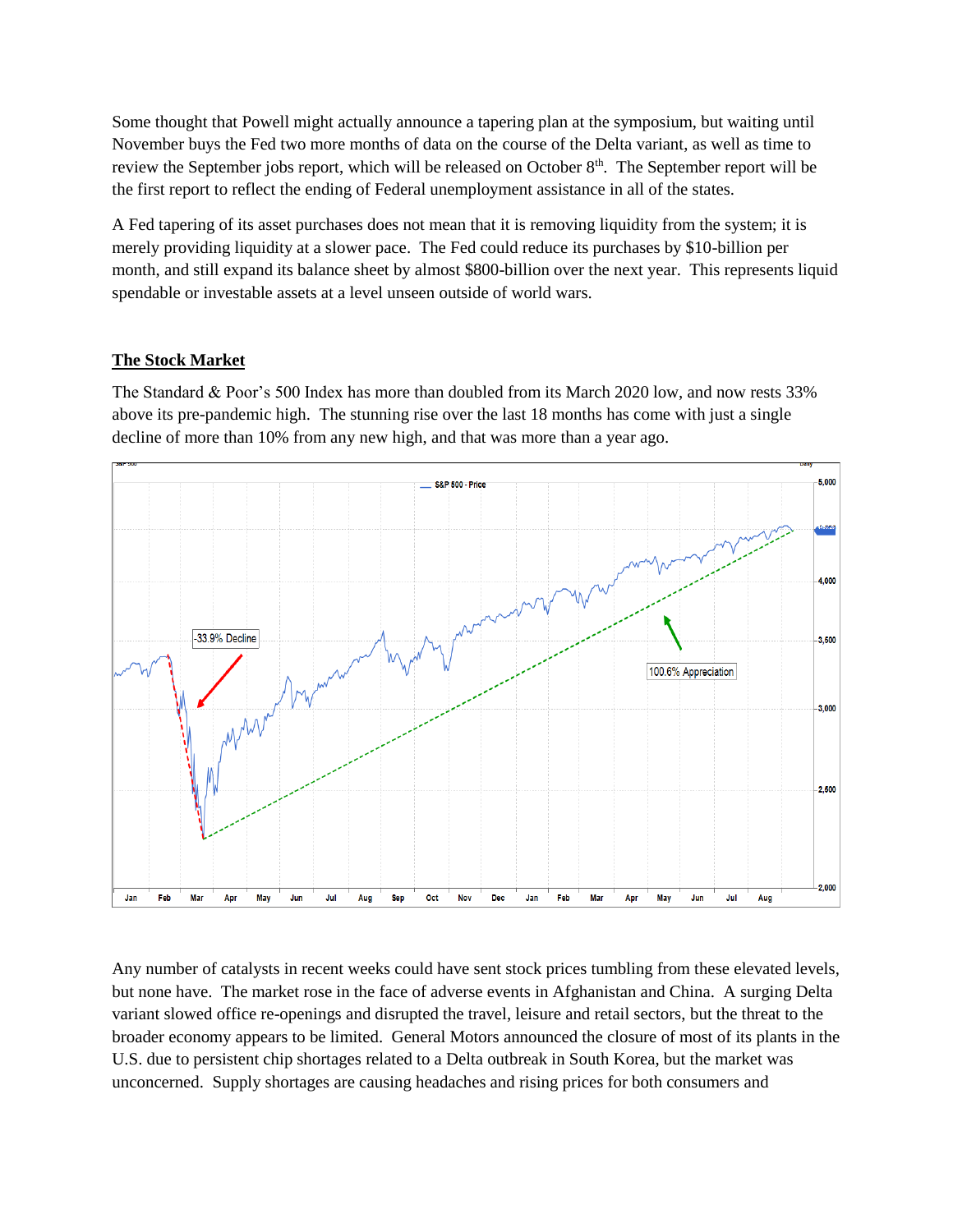producers, but investors are confident that the global economy will work through them. The Fed's comments that Fed balance sheet tapering is all but certain this year sent stocks higher.

S&P 500 companies exceeded earnings and revenue expectations by the most on record in the second quarter, and earnings rose by double digits (16.9%) for an unprecedented  $5<sup>th</sup>$  straight quarter. Earnings estimate revisions keep going up, and 2022 expectations are now 16% above what they were a year ago. Strong earnings, gushing liquidity even after the Fed taper begins, expectations that we will not see a Fed rate hike until late 2022 at the earliest, and trillions more in fiscal stimulus before the 2022 midterms are enough to offset current concerns over supply interruptions, Delta surge, rising geopolitical concerns, or valuations.

As we have pointed out in the past, while high current valuations negatively impact expected *future* returns, they are poor predictors of near term performance. This is especially relevant in an environment like we have presently, with the Fed pumping liquidity into the system and expected returns from competing asset classes are relatively unattractive. But we also need to acknowledge that current valuations are not what they seem to be.

The S&P 500 currently trade at a price/earnings multiple of more than 21 times forward 12-months earnings. But the Index, as we have often said, is weighted by market cap, and its largest seven companies now account for an outsized 27% of the Index. Those seven – Apple, Microsoft, Amazon, Facebook, Google, Tesla, and Nvidia – trade at a weighted multiple of more than 38 times forward earnings. Nvidia trades at more than 50 times forward earnings, and Tesla's current price/earnings multiple is 114! If we remove the distortion caused by the high valuations of some of these large companies by equal-weighting the Index, we find that the S&P trades at a more reasonable 18 times



earnings - not cheap, but reasonable given the current low interest rate environment. If we were to remove these seven from the equation altogether, we would find more than enough value in the rest of the market to remain fully invested.

There are still any number of near term concerns to keep the pundits busy. Congress will be pushing forward on budget reconciliation, infrastructure and the debt ceiling, all of which promises to be messy.